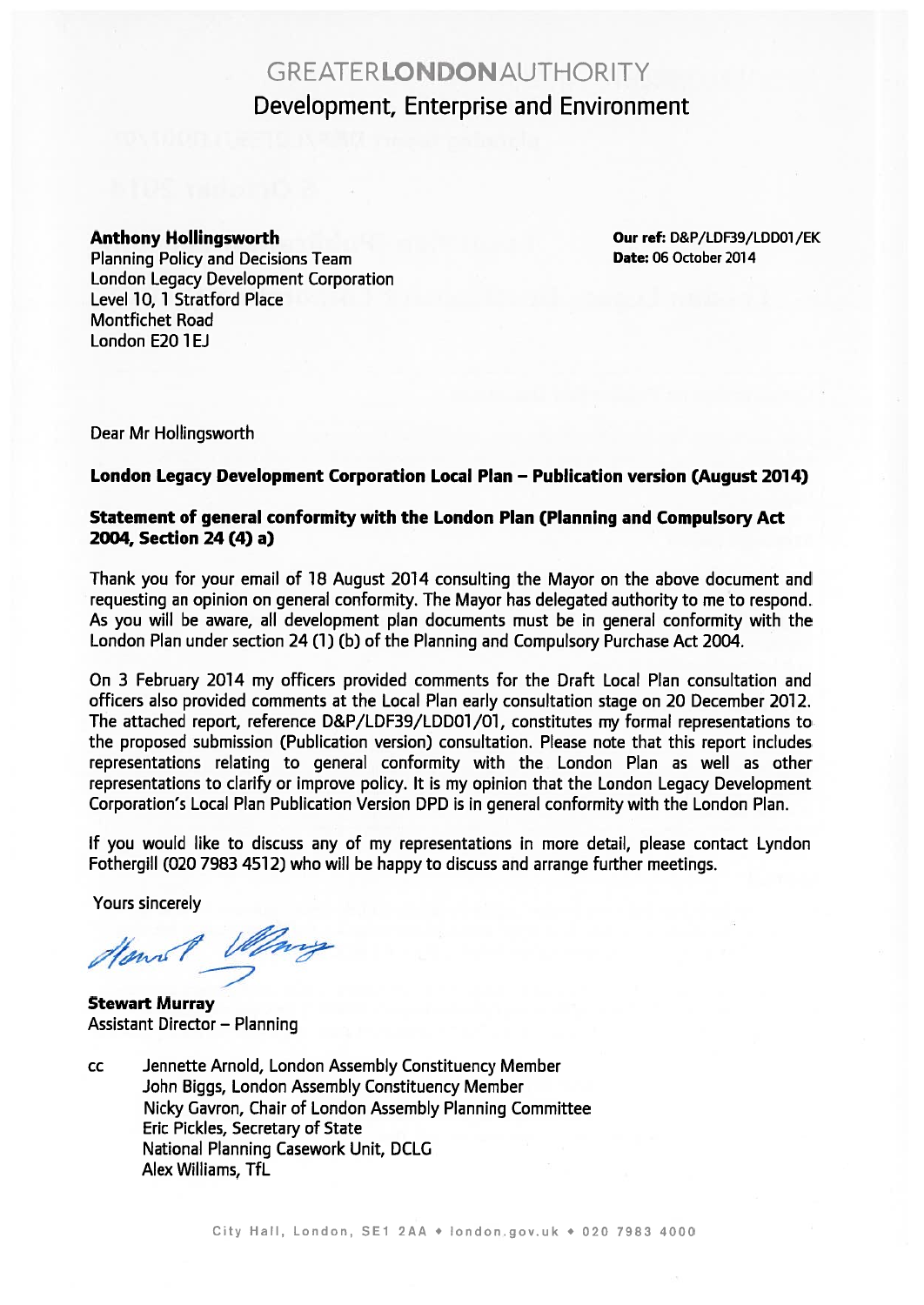# <sup>p</sup>lanning repor<sup>t</sup> D&P/LDF39/LDDOJ/01

# 6 October 2074

# Local Plan (Publication Version)

# London Legacy Development Corporation (LLDC)

# Consultation on Publication Document

Town & Country Planning Act 1 990 (as amended) (TCPA); Greater London Authority Acts 1999 and 2007("GLA Act"); Planning and Compulsory Purchase Act 2004 (as amended) ("PCPA"); Town and Country Planning (Local Development) (England) Regulations 2072 ("the Regulations").

# Strategic issues

The London Legacy Development Corporation's Local Plan Publication Draft is considered to be in general conformity with the London Plan. This repor<sup>t</sup> however includes comments relating to business and employment, housing and neighbourhoods, the built and natural environment, infrastructure and transport which the Corporation is asked to have regard to as it further progresses its Plan.

# Recommendation

That the Mayor agrees to submit the comments set out in this repor<sup>t</sup> to the London Legacy Development Corporation as his formal response to the Corporation's Local Plan (Publication Draft) consultation and that the LLDC be advised that the document is in general conformity with the London Plan.

# Context

1. On the 78 August 2014 the London Legacy Development Corporation consulted the Mayor of London on the above Document. This repor<sup>t</sup> sets out information for the Mayor's use in deciding what comments to make. The consultation period ends on the 6 October 2014.

2. The Local Development Framework together with the Mayor's Spatial Development Strategy ("London Plan") and the National Planning Policy Framework ("NPPF") provides the essential framework for planning at the borough level. The "development plan" in London for the purposes of section 38(6) of the Act is:

- The 2077 London Plan (with 2073 Alterations), and
- • Development plan documents produced by the borough councils (and saved unitary development plan policies in transitional period). And
- •Neighbourhood Plans as appropriate.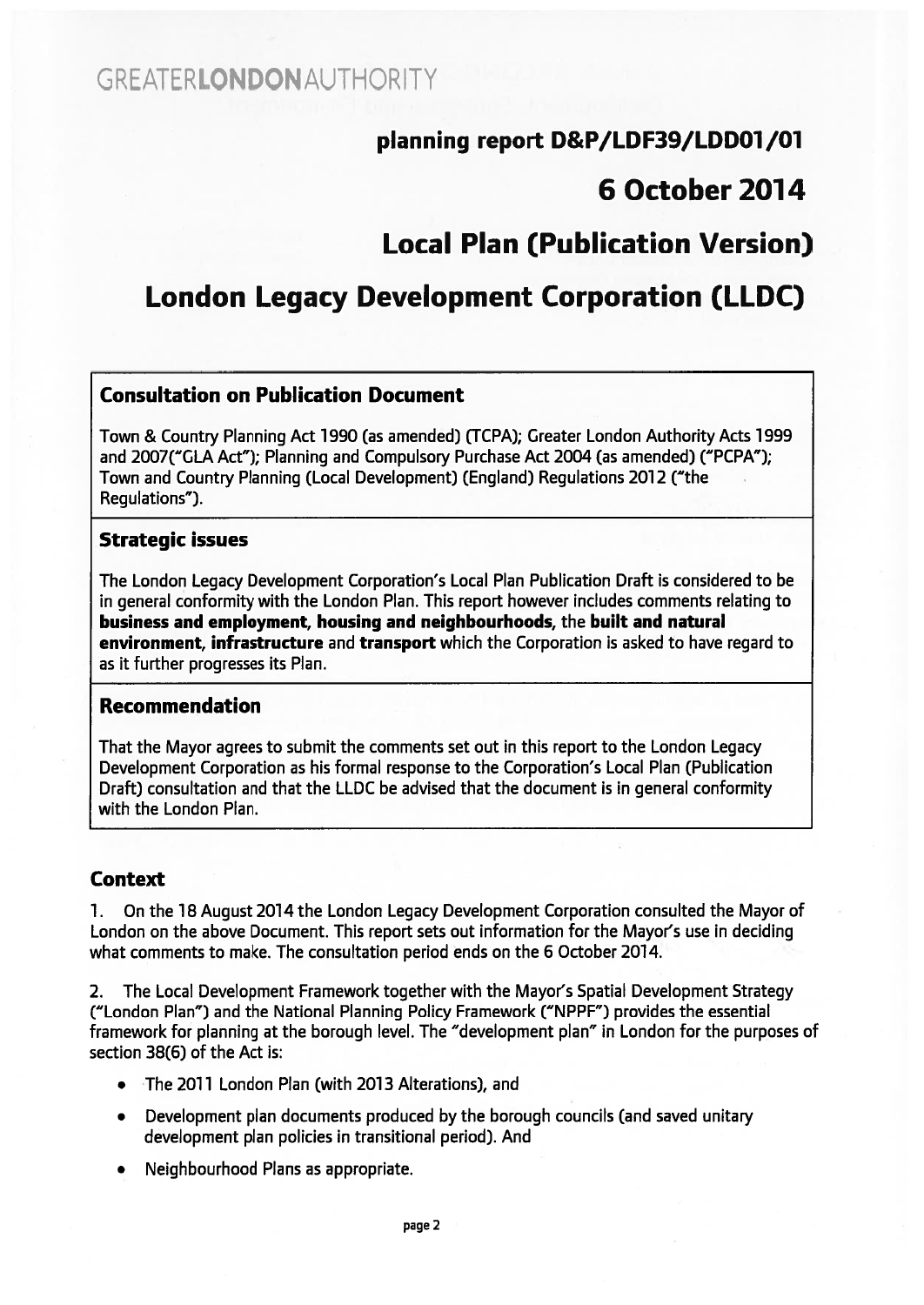3. There are three types of Local Development Documents ("LDDs"): Development Plan Documents (DPDs); Supplementary Planning Documents ("SPDs"); and Statements of Community Involvement. All of the documents now being consulted on are DPDs with development <sup>p</sup>lan status, which will be subject to an examination to test the 'soundness' of the <sup>p</sup>lan.

4. The NPPF states that <sup>a</sup> <sup>p</sup>lan is "sound" where it is positively prepared, justified, effective and consistent with national policy.

# The Mayor's role

5. All DPDs must be in general conformity with the London Plan, in accordance with Section 24(1 )(b) of the PCPA. Section 24(4) of the PCPA requires boroughs prior to submitting it to the Secretary of State to reques<sup>t</sup> the opinion in writing of the Mayor of London as to the genera<sup>l</sup> conformity of <sup>a</sup> DPD with the London Plan and advises that they may reques<sup>t</sup> the opinion in writing of the Mayor as to the genera<sup>l</sup> conformity of any other LDD. The Mayor issues this opinion on DPD genera<sup>l</sup> conformity in accordance with Section 24(5) of the PCPA. Further to this Regulation <sup>78</sup> requires general consultation at the pre-submission stage. By virtue of Regulation 21(2) of the Regulations the Mayor has <sup>6</sup> weeks from the date of the reques<sup>t</sup> to provide his opinion on whether the draft Plan is in general conformity with the London Plan.

# Strategic issues

6. The London Legacy Development Corporation's Local Plan (Publication Version) is considered to be in genera<sup>l</sup> conformity with the London Plan. The Corporation is however asked to have regar<sup>d</sup> to the following matters as it further progresses its Plan.

#### Section 2 — Our area

• It should be noted that the policy 2.4 text included in paragraph 3.5 is the taken from the proposed 2014 Further Alterations to the London Plan (FALP), and as such is subject to possible change.

#### Section 4 - Developing business growth and lifelong learning

- Policy B.1: Location and maintenance of employment uses It is suggested that the policy confirm that large scale Bla office accommodation should be located within defined town centres or office locations.
- Policy B.2: Thriving town centres and local centres Point 5 should confirm that edge of centre uses should only be permitted when <sup>a</sup> sequential test has shown their impacts to be acceptable and be well integrated with the existing centre.
- Table 3: Retail centre hierarchy The table could clarify that the floorspaces it refers to should also include floorspace from leisure and service uses.

#### Section 5 - Providing housing and neighbourhoods

- •Paragraph 5.1 – Suggest changing "London as a whole" to "as well as helping meet London's strategic need for new homes".
- •Objective 2: Point 1 - Change "Delivering approximately 24,000 new homes" to expect to "deliver more than 24,000 new homes" to be consistent with SP2 and paragraphs 5.2 & 5.3.
- $\bullet$ Paragraph  $5.5$  – Add "and the target rolled forward as appropriate." after "will be kept under review within the Authority Monitoring Report (AMR)."
- $\bullet$ Paragraph 5.17 - Could usefully confirm that the accommodation it refers to would be for older people. Reference could also be made the 2074 GLA evidence which shows increased need,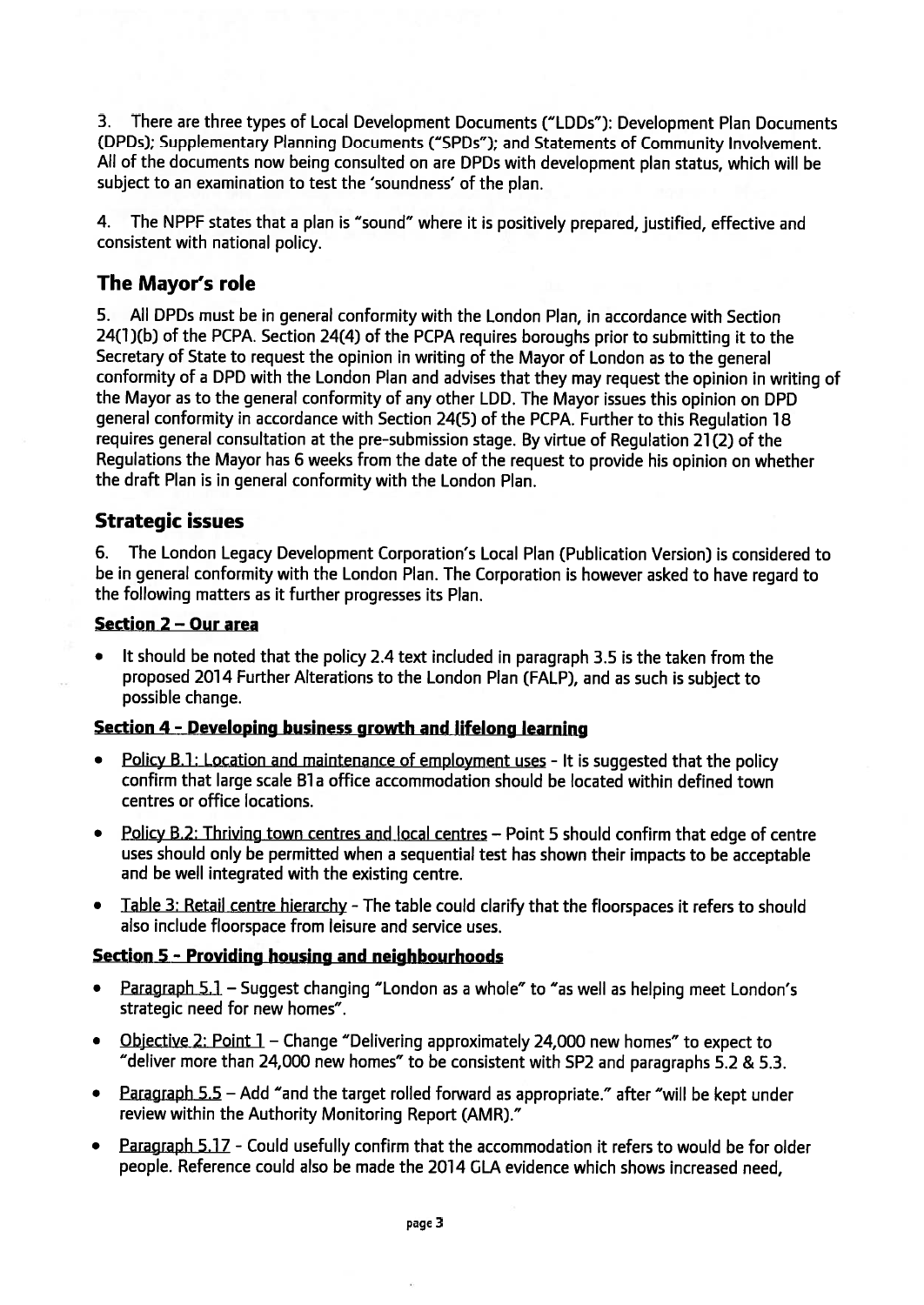particularly for private/intermediate sale:

littps://www.london gov.uk/site5/default/files/older%20persons%2Ohousing%202013%2Ofinal%2Oto %2Oclient.pdf

Policy H5: Location of gypsy and traveller accommodation – suggest that "and through discussions with neighbouring boroughs" is inserted into the policy after "provide for the needs of gypsies and travellers generated within its area" to better accord with London plan policy 3.8Bi.

#### Policy H6: Homes in Multiple Occupation

- Point  $6$  It is suggested that examples of the way such accommodation might compromise the delivery of conventional homes might be set out, for example if it were proposed on sites identified for C3 housing or which might be more suitable for C3 housing by their location. Conventional housing might also be defined, for example as C3 self-contained housing.
- •Paragraph  $5.28$  – The nature of the license might usefully be confirmed, by for example reference to the relevant section of the 2004 Housing Act.

#### Section 6 - Creating a high quality built and natural environment

Policy BN.2 (Creating distinctive waterway environments) - Could usefully confirm that the navigable waterways in the LLDC area should also be used to carry freight, waste and construction materials to and from developments and sites within the LLDC area, by for example activating and maintaining the indicative 'trade" moorings shown on Figure 14.

### Section 7 - Securing the infrastructure to support growth

- •Policy IN.2 (Planning for waste) - Could usefully confirm that the LLDC will cooperate with the GLA and TfL in respec<sup>t</sup> of strategic waste management, as well as the four boroughs.
- •Strategic Policy SP.4 - Consider revise wording to read "3. DLR double tracking at Stratford to "DLR double tracking between Bow and Stratford.".
- $\bullet$   $\;$  <u>Paragraph 7.11</u> Point 5 could state that there is a shift away "from private motorised transport to the public transport modes, walking and cycling."
- • Paragraph 7.12 -TfL supports the calling of international trains at Stratford International and have been liaising with LB Newham, Eurostar and DB to achieve this, but to date there has been no confirmation that this will happen in the future. Regarding suppor<sup>t</sup> for <sup>a</sup> direct link to HS2 from Stratford (the H52-HS1 Link), TfL supports this subject to <sup>a</sup> solution being developed by HS2 Ltd that does not adversely affect the operation of London Overground and freight services. Suggest new sentence at the end of paragraph - "Improved strategic links should not adversely affect London Overground or freight services in the LLDC area."
- •Paragraph 7.13 - Revise wording to "The Legacy Corporation area already has direct DLR links to London City Airport and coach links to Stansted Airport and, from 2019 via Crossrail to Heathrow", as Crossrail is due to open from Paddington to Abbey Wood only in December 2078; to Shenfield via Stratford in May 2019, and in December 2079 to Heathrow and Reading. Removed reference to direct Heathrow service, given different services and destinations on different branches to be determined, though <sup>a</sup> simple same-platform connection would be feasible at <sup>a</sup> central London station.
- •Policy T3 - Supporting transport schemes - Revise point 5 to read "Will result in improvements to walking and cycling."
- Policy T4 Managing development This is generally supported; although Point 4 might be more clearly worded and would benefit from <sup>a</sup> separate cycle parking reference. The reference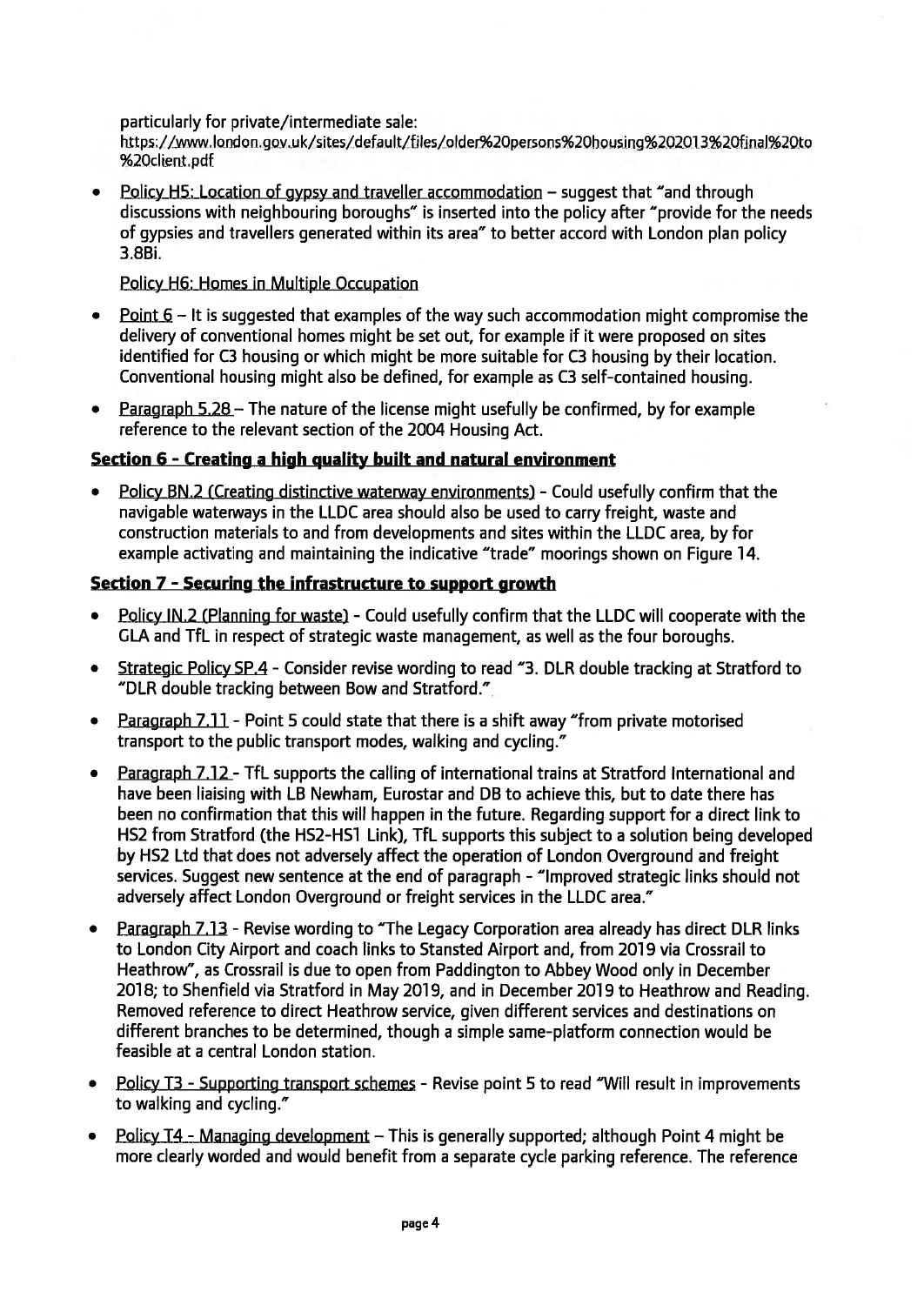to London Plan parking standards could also be <sup>a</sup> new sentence and have <sup>a</sup> similar point for cycle parking - e.g. to state that London Plan cycle parking standards should be exceeded wherever possible as set out later in policy T9. The reference to cycle hire in point 6 could then be included in the cycle point.

- Paragraph 7.21 Revise to: "Car ownership per household has decreased dramatically in the last ten years according to the 2001 and 2011 censuses, and road traffic in London is generally decreasing, however congestion is expected to increase <sup>g</sup>iven residential and employment growth in the area." It should also be clarified if the car ownership figure is for LLDC area, constituent boroughs or across London.
- • <sup>15</sup> Street network — TfL welcomes the revised title but the policy could usefully include <sup>a</sup> crossreference to policy BN1 about <sup>p</sup>lace.
- $\bullet$ Figure 23 - Should the title be "Street network" and all the A11 Bow Road west of Bow Roundabout is TLRN and therefore should be shown in red rather than as SRN/green.

#### Figure  $24$  – Key connections

- • TfL will continue to work with LLDC and local authorities to identify improvements to key connections.
- • The figure and key should clarify the dark red circles - if they represen<sup>t</sup> key intersections to be enhanced, rather than "principal connection improvements", then this is important to clarify some circles show solid lines, some show dotted lines.
- • The figure could include railway lines in <sup>a</sup> similar way to road network, which would help to make the barriers railway lines create clearer, e.g. for the red circle at Hackney Wick station.
- • The connection at Frankin Street should be removed and the connection at Bromley-by-Bow station included (see sub-area section for details).
- •The routes around Stadium Island should be checked.
- •The figure should take into account the proposed improvements for cycling to Ruckholt Road, which are par<sup>t</sup> of the Waltham Forest mini-Holland programme — this should be an on-road connection to be improved.

#### Policy T8 (Parking)

- •Revise wording to read "1. Be at a low level appropriate to its location with minimum levels of provision in locations with the highest levels of public transport accessibility and <sup>p</sup>lanned transport infrastructure."
- $\bullet$  Revise wording to read "4. Not take precedence over the incorporation of open space, public realm, amenity space or pedestrian and cycle connectivity within and around the development."
- As there is just one reference to, 3, to off-street parking, are the other points all relating to onstreet / public realm parking?
- Policy T9 (Providing for pedestrians and cyclists) Subject to other responses, it could be better to separate out pedestrians and cyclists — especially if requirements differ, not always necessarily the same. There are various other descriptions which could be added to the "safe, direct..." list, such as step-free, smooth, uncluttered, but it may be easier to just keep reference as in bullet 1 to "best practice quidance at the time". Also revise first sentence to: "The Legacy Corporation will promote and suppor<sup>t</sup> the provision of safe streets and other dedicated routes for walking and cycling..." (to avoid suggesting that walking and cycling only need to catered well for on certain identified routes).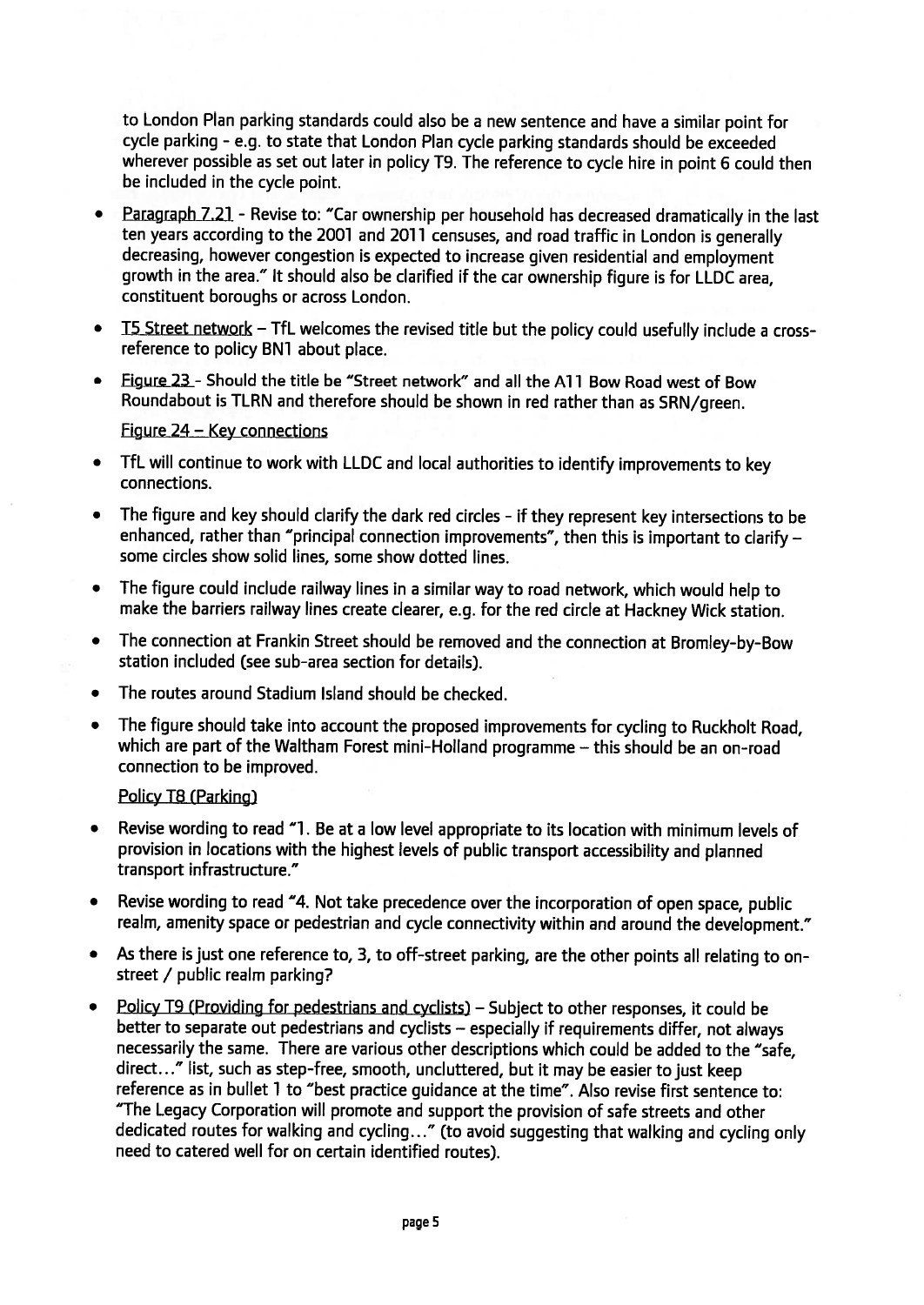- Paragraph 7.33 In <sup>a</sup> similar style to reference to LCDS, sugges<sup>t</sup> "Provision for walking should be in accordance with the appropriate general and route-specific requirements set out in TfL's Pedestrian Design Guidance and Streetscape Guidance [which will be published soon]."
- • Paragraph 7.34 — TfL welcomes the references to the strategic walking and cycling routes. It is considered that the Capital Ring could be diverted or alternative optional route(s) provided to through the QEOP, as and when feasible. TfL can provide assistance in discussions around this topic such as updating maps, signing and wayfinding, both in the area and for online/printed resources.

### Sub area sections

- Section 13 Please note that there are incorrect references to Pudding Mill Lane DLR station rather than Pudding Mill (most notably in the Vision text and SA 4.3). References across the plan and text should be corrected and updated.
- •Policy 4.2 Figure 36 and Site Allocation SA4.1 Bromley-by-Bow - The sub-area section and this policy does not explicitly refer to the "Bow Vision" project, which includes many of the new connections referenced in Policy 4.2, and on which TfL, LLDC and local boroughs will continue to work together.
- •Figure 36 and SA4.1 - These show a 'principal connection improvement' on the A12 at a location near Franklin Street (to the west). An at-grade pedestrian crossing at Franklin Street was excluded from the short-listed options for Bow Vision due to buildability & road safety concerns. The <sup>p</sup>lans should be amended to remove the "principal connection improvement" at that location. The plans should also be amended to include the pedestrian underpass adjacent to Bromley-by-Bow station, which is included as item 2 in Policy 4.2.
- •Policy 4.2 - Should be corrected to read  $-3$ .  $\dots$  a new all-movements junction on the A118 to improve access to and from Sugar House Lane..."

# Legal considerations

7. All LDDs must be in general conformity with the London Plan in accordance with Section 24(1)(b) of the Act. This is <sup>a</sup> key test of the soundness of plans. The Mayor's representations made at this stage will go forward to the examination in public and must include an opinion regarding general conformity with the London Plan.

8. The fact that <sup>a</sup> development plan document is inconsistent with one or more policies in the London Plan, either directly or through the omission of <sup>a</sup> policy or proposal, does not, by itself, mean that the document is not in general conformity. Rather, the test is how significant the inconsistency is from the point of view of delivery of the London Plan.

9. Any expression of opinion from the Mayor that the DPD is not in general conformity will be treated as <sup>a</sup> representation to be dealt with by the Inspector at the examination. The Planning Inspectorate has stated that the view of the Mayor's opinion "will be given considerable weight"l and that <sup>a</sup> lack of general conformity with the London Plan will need to be fully justified on the basis of local circumstances, based on relevant evidence.

10. The Mayor must also state why the policy is not in general conformity and his reasoning behind that opinion. The Inspector will determine whether he or she supports the opinion and recommend accordingly. The Mayor should provide the Inspector conducting the examination with any necessary

<sup>1</sup> Development Plans Examination — <sup>A</sup> Guide to the Process of Assessing the Soundness of Development Plan Documents (The Planning Inspectorate, 2005), paragraph 1 .2.6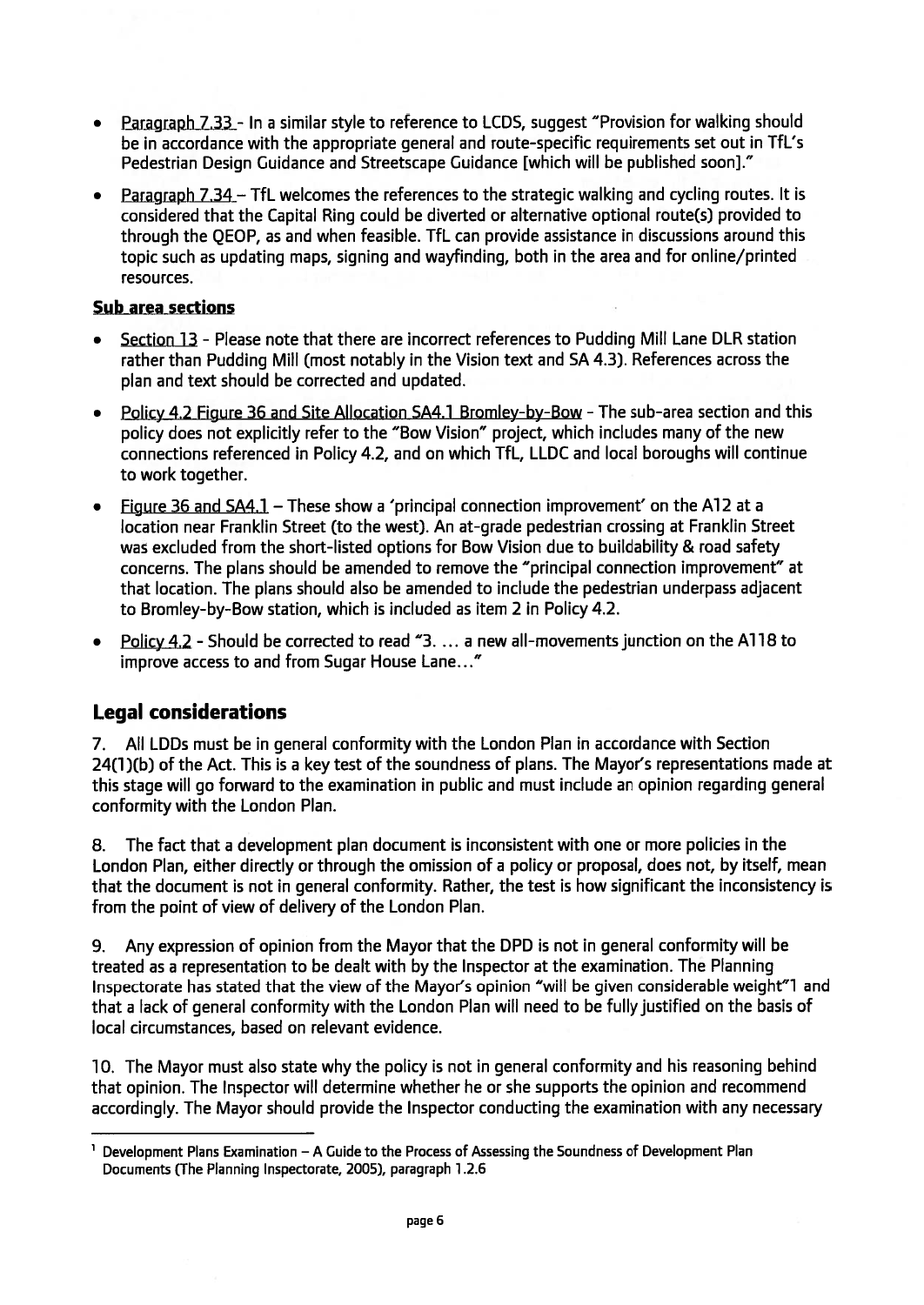additional information as appropriate, either through <sup>a</sup> representative or in writing according to the requirements of the Inspector.

# Conclusion

11. The London Legacy Development Corporation's Local Plan (Publication version) DPD is considered to be in genera<sup>l</sup> conformity with the London Plan. The Corporation is however asked to have regar<sup>d</sup> to the above comments as it further progresses its Plan.

For further information, contact the Planning Team: Stewart Murray, Assistant Director — Planning 020 7983 4721 email stewart.murray@london.gov.uk Lyndon Fothergill, Principal Strategic Planner - Case Officer 020 7983 4512 email: lyndon.fothergill@london.gov.uk